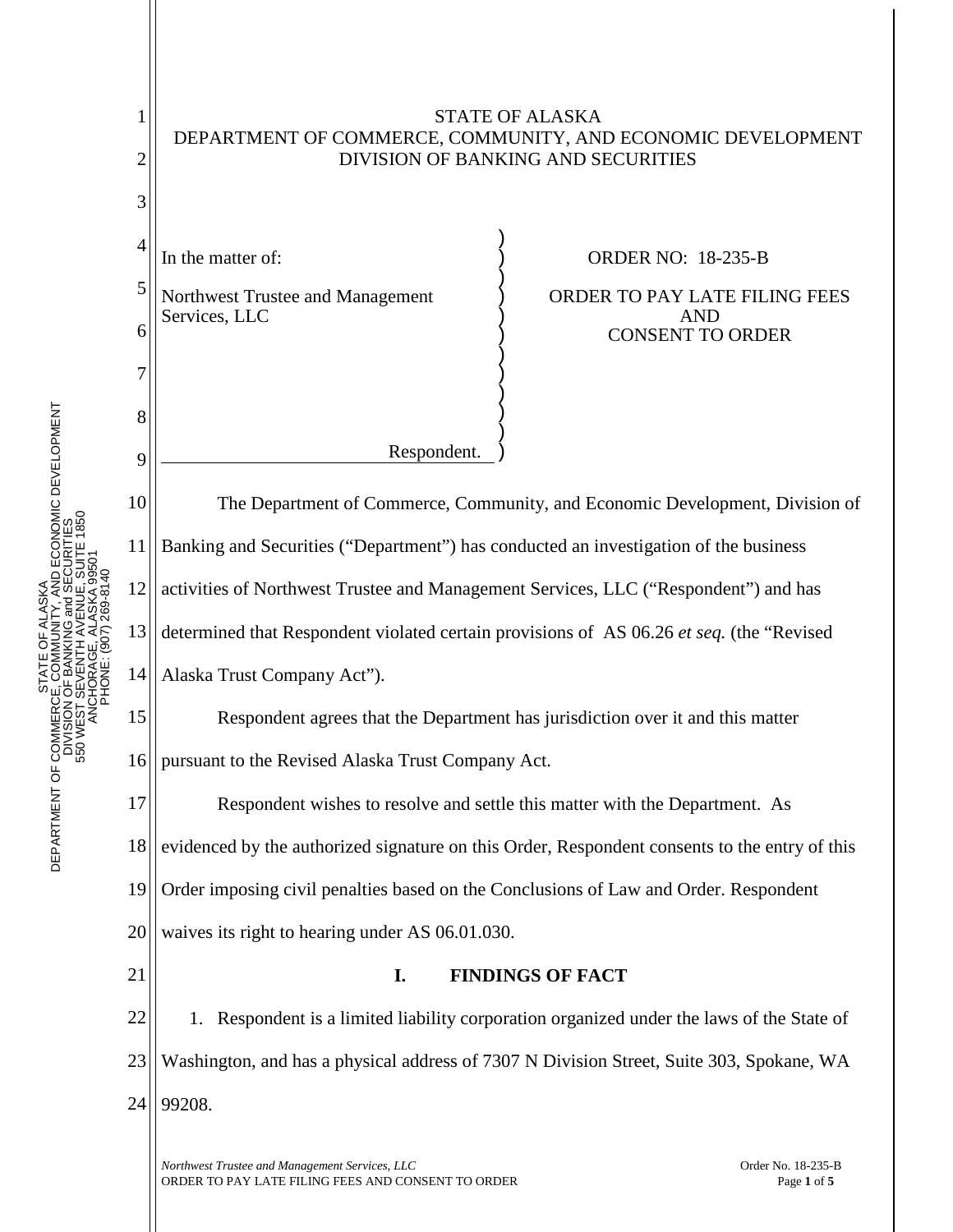8

11

12

13

14

15

16

1 2 2. On February 9, 2018, the Department issued a Certificate of Authority ("Certificate") to Respondent to establish an Interstate Trust Office.

3 4 5 3. Trust Companies must submit quarterly Reports of Condition ("Reports") within 30 calendar days of the period covered by the Report on January 30, April 30, July 30, and October 30.

6 7 4. In a letter dated February 9, 2018, the Department notified the Respondent that quarterly reports were due within 30 days after the end of each quarter.

5. In a letter dated June 1, 2018, the Department notified the Respondent that

9 10 Respondent had failed to file its first quarter report by April 30, 2018. The Department also informed Respondent that failure to meet future deadlines may result in enforcement action.

6. Respondent has filed two late Reports in 2018, totaling 44 days late.

## REPORT OF CONDITION (REPORTS)

| Year | <b>Quarter</b> | Date Due | <b>Date Filed Days Late</b> |    |
|------|----------------|----------|-----------------------------|----|
| 2018 | Q1             | 4/30/18  | 6/4/18                      | 35 |
| 2018 | Q2             | 7/30/18  | 8/8/18                      |    |

17 18 7. Respondent has cooperated with the Department in the Department's investigation of this matter.

19 8. Respondent has informed the Department that the Respondent has enacted policies and

20 procedures to ensure compliance with the Department's reporting requirements.

21

## **II. CONCLUSIONS OF LAW**

22 23 1. Respondent violated AS 06.26.930, 3 AAC 04.610 and 3 AAC 04.920 by filing two Reports late.

24 2. Respondent is subject to a civil penalty under AS 06.01.035(h) for violating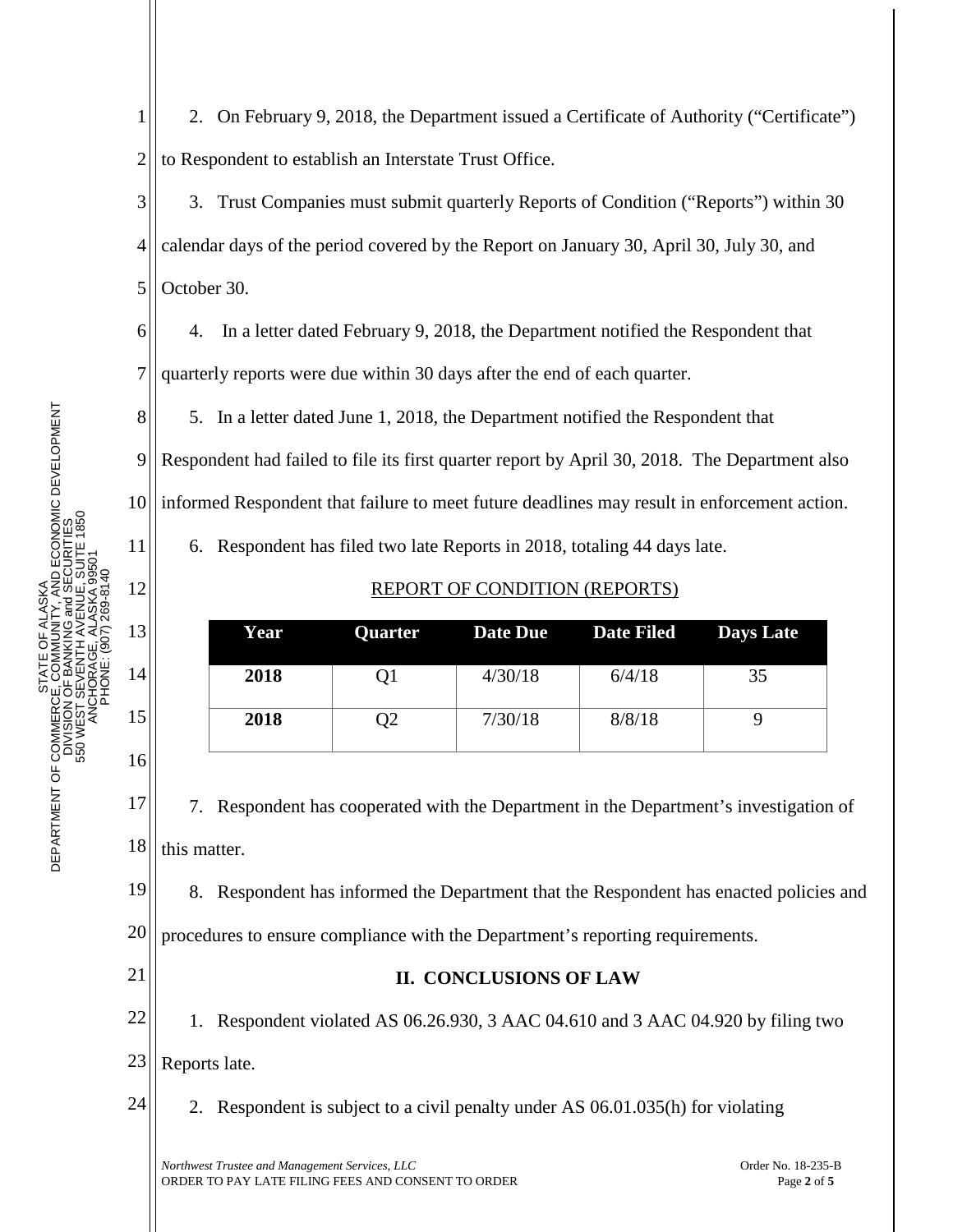22

23

24

1

STATE OF ALASKA DEPARTMENT OF COMMERCE, COMMUNITY, AND ECONOMIC DEVELOPMENT DIVISION OF BANKING and SECURITIES

ŏ

ALASKA

2 3 4 5 6 7 8 9 10 11 12 13 14 15 16 17 18 19 20 21 11/19/2018 /s/ Patrice Walsh **III. ORDER** Pursuant to the Revised Alaska Trust Company Act and on the basis of the Findings of Fact, Conclusions of Law and Respondent's consent to the entry of this Order, the Department ORDERS Respondent to: 1. Pay a civil penalty under AS 06.01.035(h) of \$4,400. This amount was calculated at \$100 per day for each day the reports were late. The civil penalty of \$3,500 for the Q1 2018 report is suspended for a period of three years. If Respondent commits any violation of the Revised Alaska Trust Company Act during this time, the suspended part of the civil penalty will be immediately due to the Department. The civil penalty of \$900 for the Q2 2018 report is immediately due to the Department. 2. This Order is a publicly disclosable document. **IT IS SO ORDERED.** Mike Navarre, Commissioner Department of Commerce, Community and Economic Development Date Patrice Walsh, Acting Director Division of Banking and Securities

AS 06.26.930, 3 AAC 04.610 and 3 AAC 04.920.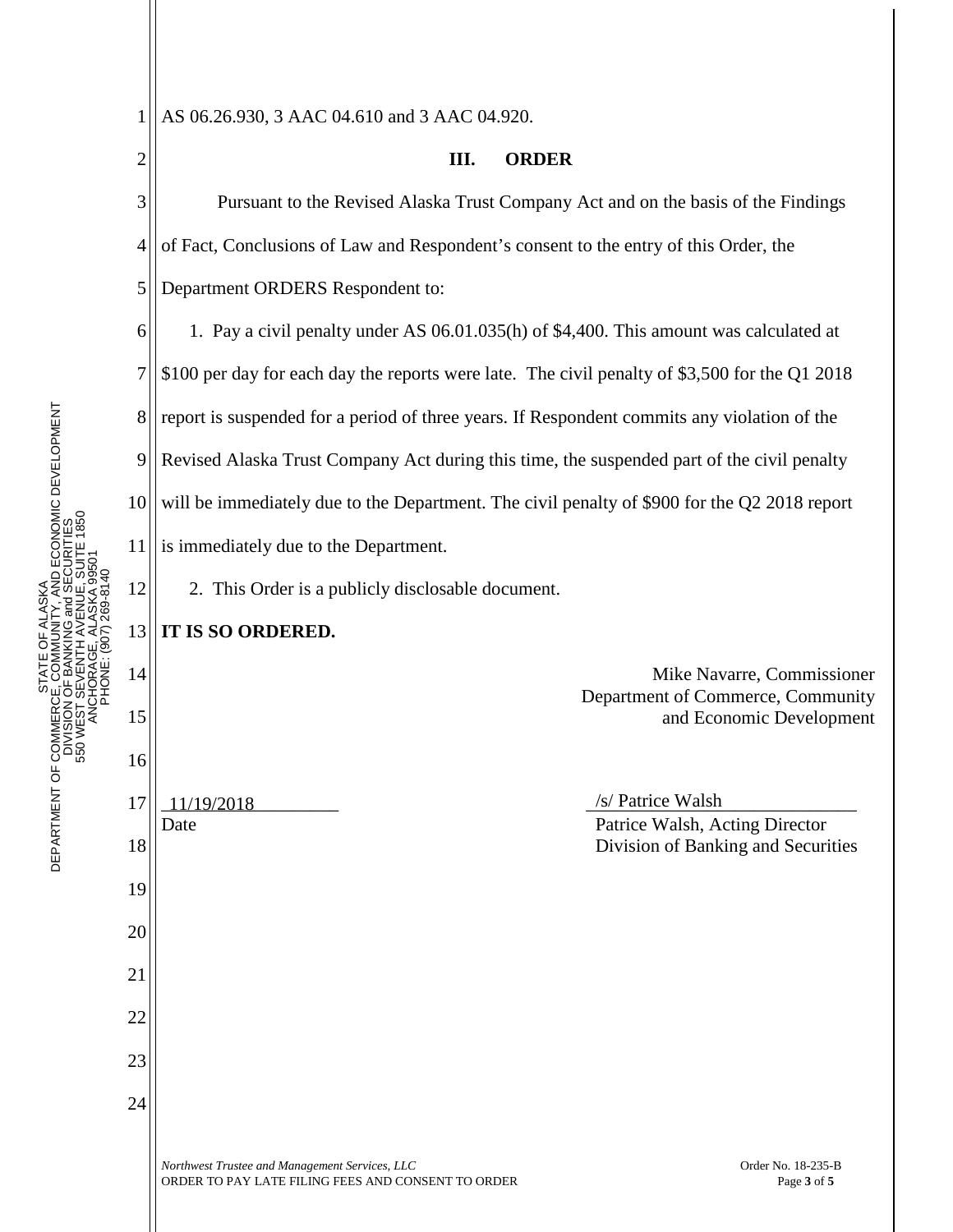| $\mathbf{1}$   | <b>Consent to Entry of Order</b>                                                                                                          |
|----------------|-------------------------------------------------------------------------------------------------------------------------------------------|
| $\overline{2}$ | I, Stephen Trefts, state that I am the President for Northwest Trustee and                                                                |
| 3              | Management Services, LLC ("Respondent"); that I am authorized to act on its behalf; that I                                                |
| 4              | have read the foregoing Order; and that I am aware of the right to a hearing and appeal in this                                           |
| 5              | matter, and have waived the same.                                                                                                         |
| 6              | Respondent admits to the jurisdiction of the Department of Commerce, Community                                                            |
| 7              | and Economic Development, Division of Banking and Securities ("Department") and further                                                   |
| $8\,$          | consents to entry of this Order by the Department as settlement of the issues contained in this                                           |
| 9              | Order. Respondent admits violation of the Revised Alaska Trust Company Act.                                                               |
| 10             | Respondent understands that the Department reserves the right to take further actions to                                                  |
| 11             | enforce this Order or to take appropriate action upon discovery of other violations of the                                                |
| 12             | Revised Alaska Trust Company Act, and that Respondent will fully comply with the terms and                                                |
| 13             | conditions of this Order, the Revised Alaska Trust Company Act and associated regulations.                                                |
| 14             | $\frac{1}{2}$                                                                                                                             |
| 15             |                                                                                                                                           |
| 16             |                                                                                                                                           |
| 17             |                                                                                                                                           |
| 18             |                                                                                                                                           |
| 19             |                                                                                                                                           |
| 20             |                                                                                                                                           |
| 21             |                                                                                                                                           |
| 22             |                                                                                                                                           |
| 23             |                                                                                                                                           |
| 24             |                                                                                                                                           |
|                | Northwest Trustee and Management Services, LLC<br>Order No. 18-235-B<br>ORDER TO PAY LATE FILING FEES AND CONSENT TO ORDER<br>Page 4 of 5 |

 $\overline{\phantom{a}}$